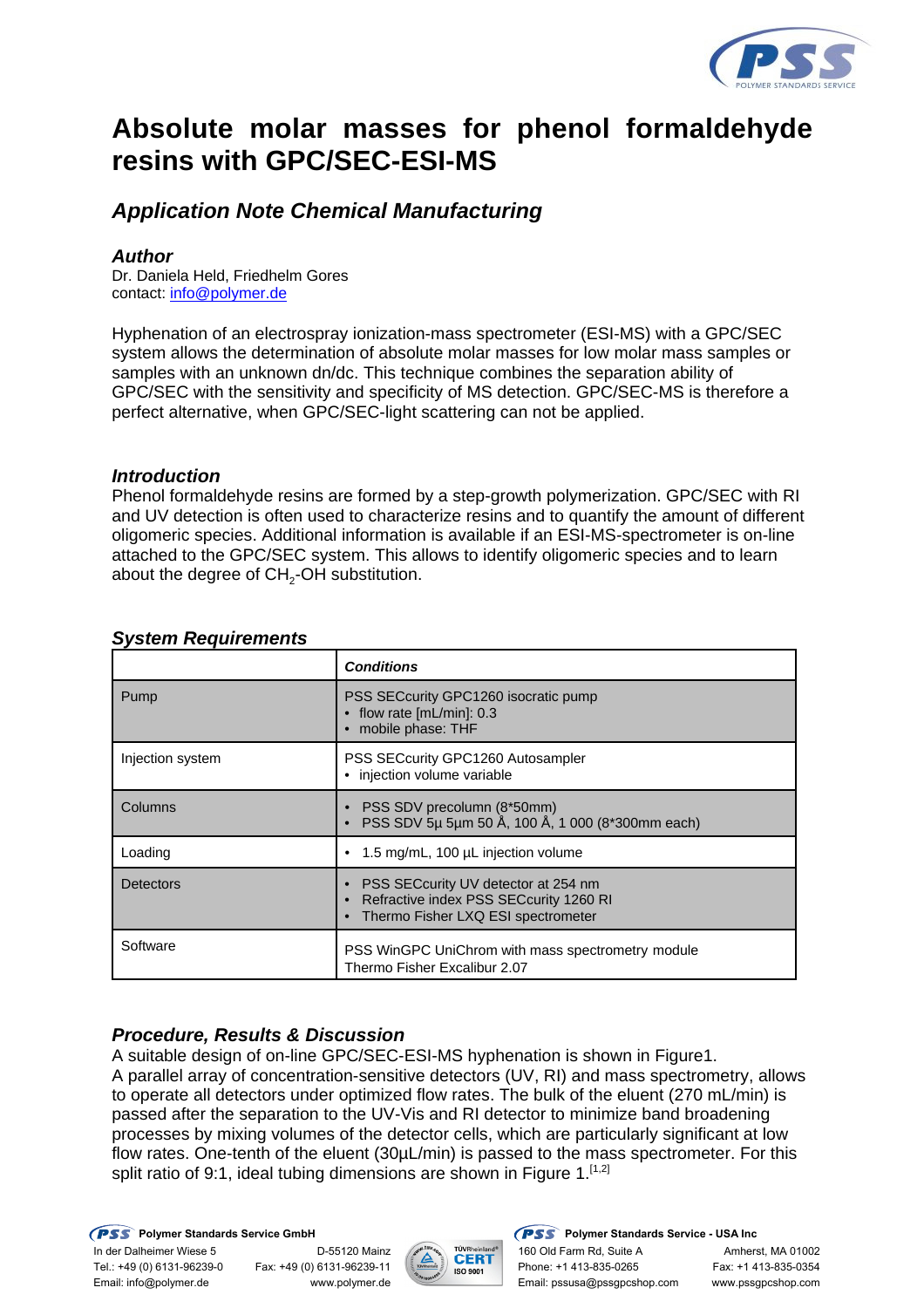



*Fig. 1:* Scheme for an online GPC/SEC-ESI-MS setup (with permission of Dr. Till Gründling)

Figure 2 shows the elugram of an oligomeric phenol formaldehyde resign, separated into three different peaks with 1, 2 and 3 repetition units. The mass spectra are then measured online for each species.



*Fig. 2:* RI trace oligomeric phenol formaldehyde resin, degree of polymerization identified from corresponding mass spectrum

Figure 3 shows as example the mass spectrum of Peak n=1, while Table 1 summarizes the masses possible in theory and identified (green) or not detected (grey). This combined approach can be used for molar masses up to approx. 2 000 Da, higher degrees of polymerization have also been investigated.





**PSS** Polymer Standards Service GmbH **PSS** Polymer Standards Service - USA Inc

In der Dalheimer Wiese 5 D-55120 Mainz 160 Old Farm Rd, Suite A Amherst, MA 01002<br>Tel.: +49 (0) 6131-96239-11 (1990) 180 Sant Phone: +1 413-835-0265 Fax: +1 413-835-0354



Tel.: +49 (0) 6131-96239-0 Fax: +49 (0) 6131-96239-11 Phone: +1 413-835-0265 Fax: +1 413-835-0354 Email: info@polymer.de www.polymer.de Email: pssusa@pssgpcshop.com www.pssgpcshop.com